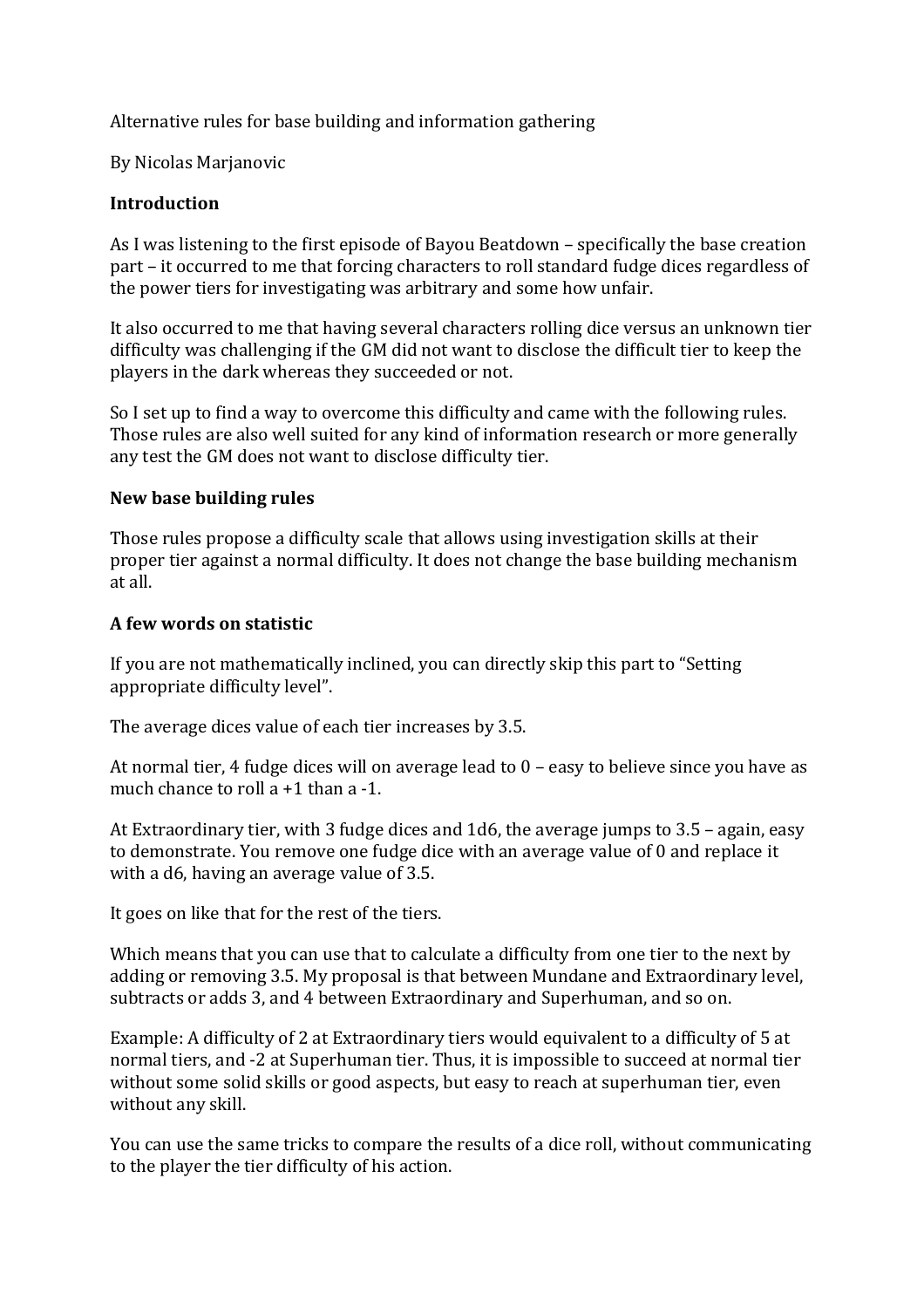*Example: one PC is trying to picklock a seemingly ordinary house. Unbeknownst to him, it is the house of one super-villain grandmother, and his great-son set it up with the best security he could get without his grandma noticing it – Extraordinary 3.*

The PC roll is 4 normal fudge dice (he has Burglary +2 at normal tier) and roll an apparently excellent total of 5. Which is the equivalent of 2 at Extraordinary tier. To the PC surprise, the door remains closed.

Obviously in this case the player will immediately get suspicious and understand that this is not an ordinary door. Keeping the tier difficulty hidden would have just been for the surprise effect.

However not disclosing difficulty tier becomes a much more interesting option when the players cannot immediately judge of the results of their actions. Typically, when they are looking for information. Are they getting genuine, useful intel about the defences system of the base they are about to raid or is it all garbage? Purchasing this very expensive hacking system (costing them some favours to be repaid later) looked like a good idea based on their intel, until the PCs sees the first glowing runes on the door…

How would it impact the base building rules ?

First off, the players can use their skills at the proper tier level – which is fair and remove an arbitrary limitation.

Second, the difficulty of the skill rolls needs to be adjusted.

#### **Little segway about the meaning of difficulty and tiers:**

At normal tier, a difficulty of 1 or 2 can be achieved even by people without skills but a little bit of perseverance (assuming failing does not lead to unpleasant consequences) – so the info will be known by many people with a little interest in the topics: student writing a paper, local journalist, snitch.

A difficulty of 3 or 4 can reasonably be overcome by people with some skills. It will be information known by people "working in the field". It can be the local police or gang, a club of hobbyist, a retired teacher with too much time on his hands.

A difficulty of 5 or 6 can only be achieved by specialists and even them will not always succeed. It also corresponds to Extraordinary tier difficulty of 2-3. NSA, CIA and other 3 letters agencies, professors with years of practices in the field, otaku with far too free time for their own goods, occultist dabbling with the genuine stuff at beginner level, mafia boss with fingers in the right pie. Extraordinary tier skill will succeed most of time, but we are talking about a narrow fringe of the population outside supercharacters. Regular people won't stumble on this piece of information accidentally: it is too well hidden, you not only need to be looking for it, but you need adequate skills.

A difficulty of 7 or 8 start to be out of reach from the mundane tier without the right aspect: even with a skill of 5, you only have 6% chance of success. Statistically doable, but unlikely. It is the equivalent of Extraordinary tier difficulty of 4-5. Even for Extraordinary skill, it starts to become challenging without the right aspect. Underground expert, special division of the NSA, or super-character starting his career.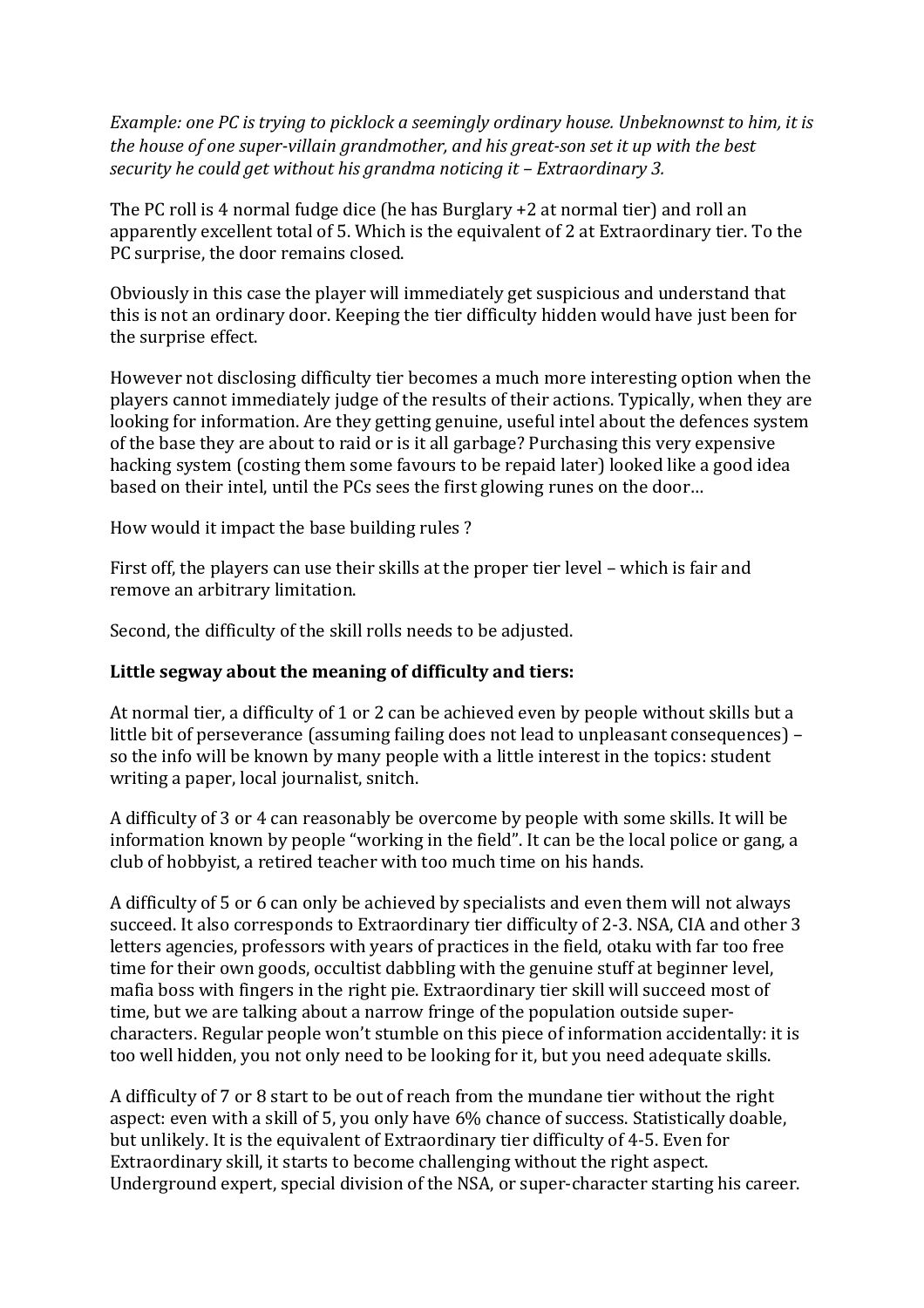A difficulty of 9-10 is out of reach for mundane skill, unless several aspects can be stacked (with a skill of 4 and two aspects, chance of success are 18.5% for a difficulty of 10). Realistically, only people with Extraordinary skill will have a shot (difficulty equivalent or 6-7) but even then, only with a good aspect the success can be guaranteed.

Above 10, it realistically becomes the area of Superhuman level, with an equivalent difficulty of 3. Out of reach for organisation without superhuman to assist them. 3 letters agencies won't have enough super-experts in this field to reasonably have the answer at hand, they will need time to commission the right guy for the problem. Corporations specialised in the relevant field might have a very-high paid super working for them (unless he is running the corporation himself).

# **Setting appropriate difficulty level**

Now let's apply that to base creation rules.

# **Difficulty of 4 or less**

Any information of difficulty 4 or less can be accessed, retrieved or is known easily by 3 letters agencies, mafia boss and other groups with adequate resources. Does it mean that the base is discovered and stripped to the bone? Not necessarily, there are many reasons why such groups would not have acted on the information: missing key elements (they have a good idea of the security details, but location is missing), wrong filing (accidentally or on purpose, hidden by somebody), lack of time, lack of interest (chance of valuable loot assessed as weak), lack of resources (expert baseraiders mafia goons involve in gang war for example). It means that those groups can be contacted (or tricked) to share the information. Obviously, they will be expecting something in return, unless the info is stolen from them.

Alternatively those groups might have placed a sleeping agent in the vicinity keeping an eye on the target, preferring to shadow a group of baseraiders instead of sending assets themselves.

Outside those groups with large resources, individuals with interests in the field will have the right info, or at least part of it. Locals will have the info as well, probably enhanced by colourful rumours.

A difficulty of 4 or less is suitable for any of the following situation:

- Lack of time or interest by the owner to hide this information
- Lack of skills by the owner, lack of associate to improve the situation or reluctance to have anybody assistance
- Information already leaked through past investigation or publication before Ragnarok
- Status of urban legend
- Direct information can be find after some research (land register, taxes declaration, shipment manifest)

It is very likely that the players might not be the first one to know about this base element.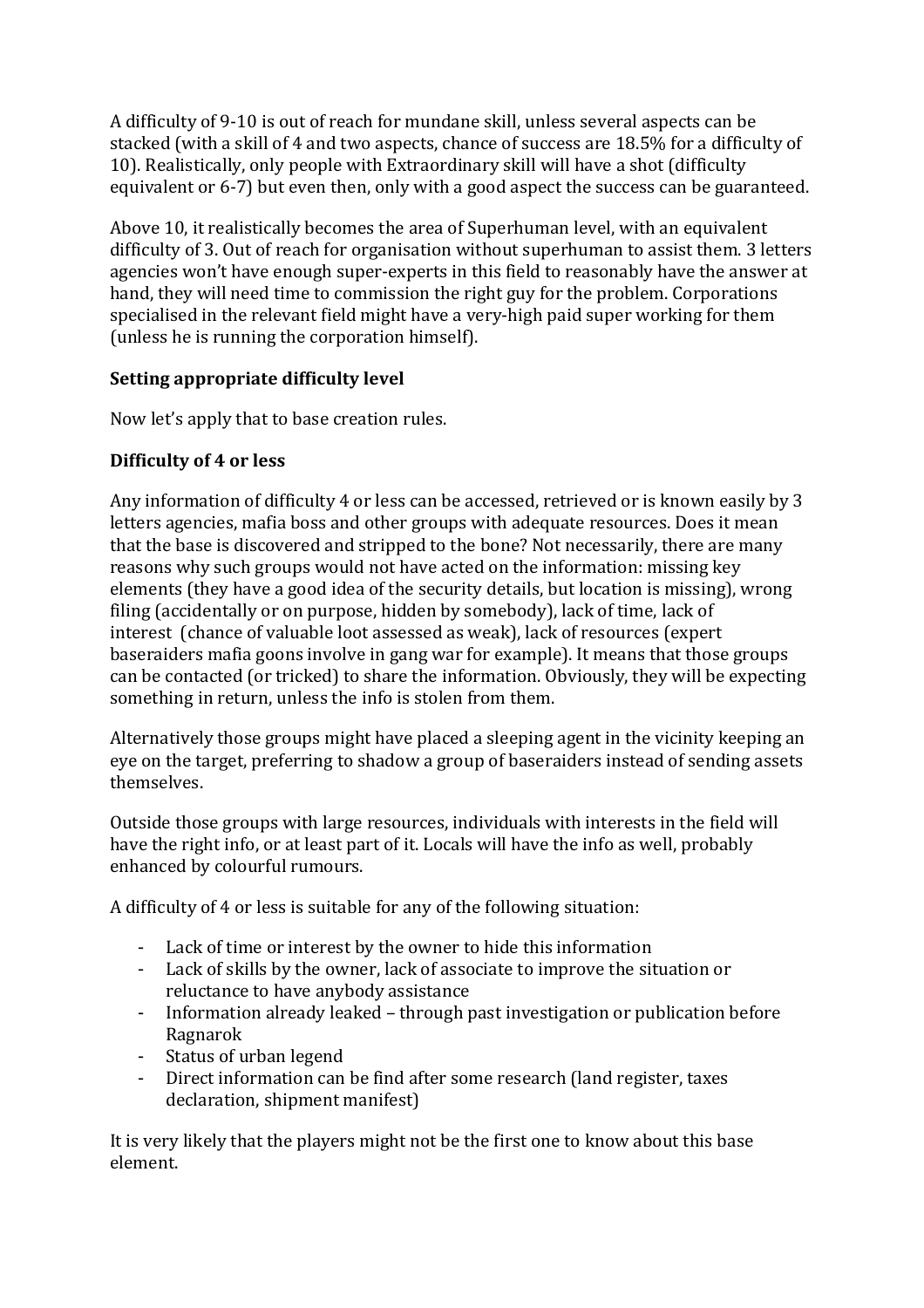## **Difficulty from 5 to 8**

Information difficulty between 5 and 8 means that the owner of the base or the current host took some care to hide the info. Dedicated effort is needed to uncover and group clues together to have reliable information.

It is suitable for the following information:

- Minor secondary base (safehouse, hideout) for a hero of Super or Ascendant level
- Main base for a hero of Extraordinary or Super level
- Mostly indirect information can be found, yet it can be considered as direct evidence: paper trail leading to some shell company, information in associate's diary or kept by surviving assistant

### **Difficulty above 8**

Above a difficulty of 8, some aspects of the base remain a mystery as superhuman means were used to conceal it. As much dedication than luck is required to uncover usable pieces of information. For a lot of illegal operations or for supers with enough resources, this is the minimum level of security they would like to have to protect efficiently their base. Unless they are overly confident, have loose lips, have been betrayed or are setting up a trap…

It is suitable for the following information:

- Well established main base for any recent NPC with super or above relevant abilities pertaining to concealing some elements of the base
- Base for any Super prior to Ragnarok with some time/resources/friends to assist in the base installation – realistically anything less would means open door for their enemies.

#### **Difficulty meaning for each element**

Lets look at the 7 elements of a base – and I will use Bayou Beatdown and Silver Dollar Steve base to illustrate every element.

Rule proposal: The closer an investigation roll dice is from the value the more accurate is the information, but if the results is more than 3 points away from the difficulty, nothing valuable was collected.

#### **Location:**

A low value means that the location is not really a secret. Maybe there was even interview run in the vicinity of the base. Or it was the location of a famous fight. It could be risky to go to such location, since if the base has not been looted, unsavoury people might by counting on the celebrity of the location to have baseraiders do the dirty job for them.

High value means good likelihood that the base is untouched, full of loot and with all its defence mechanisms in pristine order…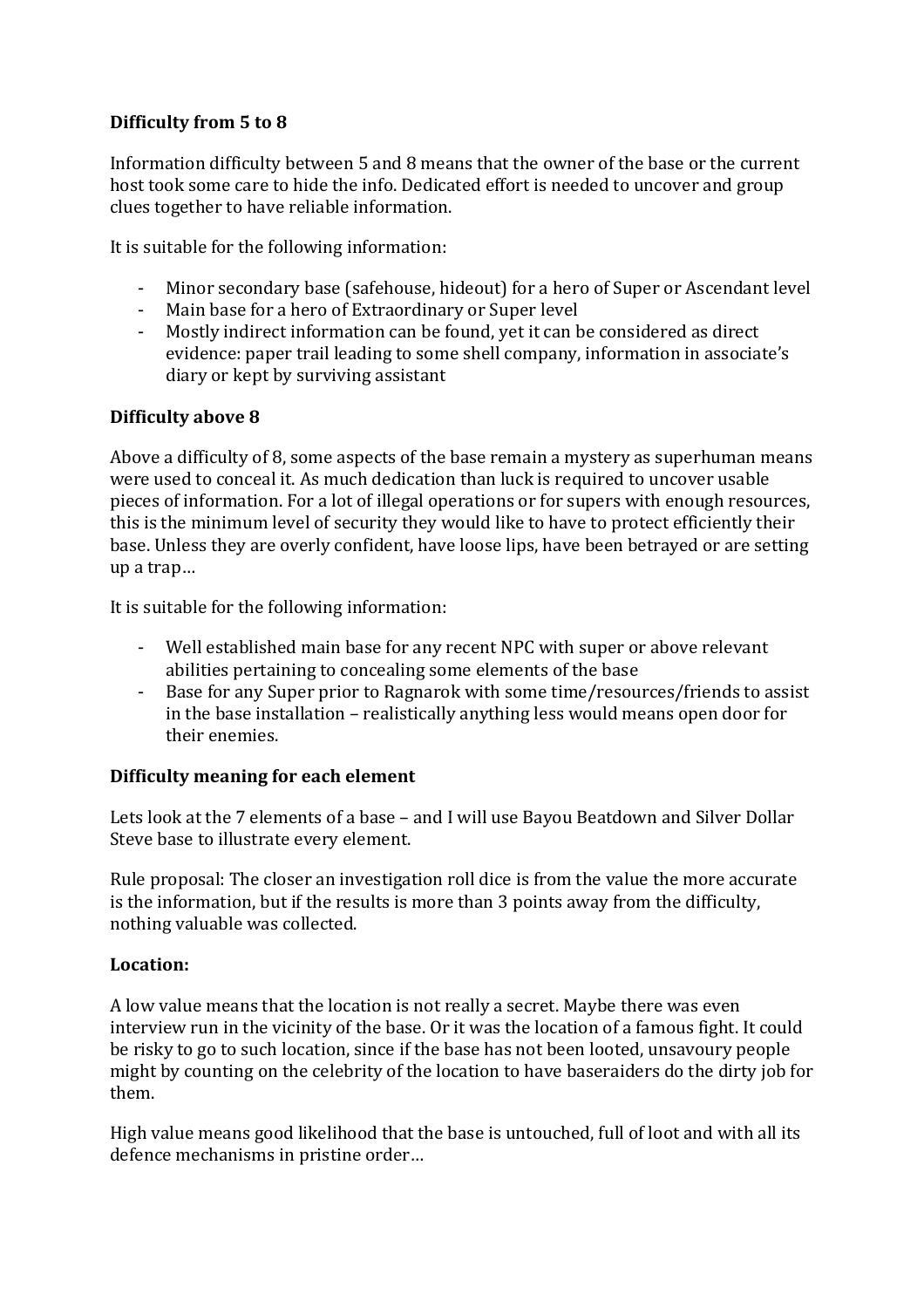The closer the PCs are from the real location the lower the difficulty becomes as rumors and clues should be more abundant.

*Considering that Silver Dollar Steve is setting a very illegal operation, the reason enforcement agencies or Underground have not shut him down yet is because it is hidden well enough. His reputation of alchemist moonshiner allows a rough location, but local investigation is required to pinpoint an accurate location with mundane skills.*

*Difficulty of 7 from anywhere in the US, dropping to 6 in Louisiana and to 5 in Paradise.*

# **Builder/Owner:**

Useful information to infer the type of defences to be expected but also the content of the base. A low value means that the builder bragged about it ("My masterpiece" ! or "the first prototype of my low footprint base"), or he might have received many friends or trapped enemies which leaked the information about who was the real inhabitant of the place ("I have been locked 6 months by the Twin Shadows until I managed to escape!").

A high value means that the builder was killed once he completed the task by the owner, or that the owner wanted to hide something even from his friends so he did not want them to find out that he had this other base.

Here, more than being close to the location, it is asking the right group of people (or looking in the right type of archives) which can decrease the difficulty. Asking spirits about information (using the Arcana skill) on a Scientific Genius is probably not the most successful way to do it.

*Silver Dollar Steve moved into the Council of David Bowie mansion. People from the jet-set or the entertainment business might have heard rumours or even been invited in the mansion. Obviously, the Council did not keep the existence of the mansion a secret, neither its owner. However, that it is a Council of Bowie instead a single David Bowie is a big secret.*

*Difficulty 4 for Bowie, but at least 8 for the Council of Bowie.*

## **Purpose:**

A low difficulty means an obvious purpose for the base – either because knowing the owner does not let much doubt about what he is up to or maybe because pictures or even drawings of the inside of the base were found.

A high value will often go hand-in-hand with a mysterious owner. Maybe a super-hero build a prison to keep enemies that he really wanted to keep close to him, or supervillain build a base to protect his family so they could not be used against him. Or the base is old and has been repurposed several times and her original function has been long forgotten (as well as some prototype or dangerous prisoner).

The most likely ways to find clues on what's the purpose of the base is to look at what goods and furniture are delivered. Is it only food? And in which quantity? Why does he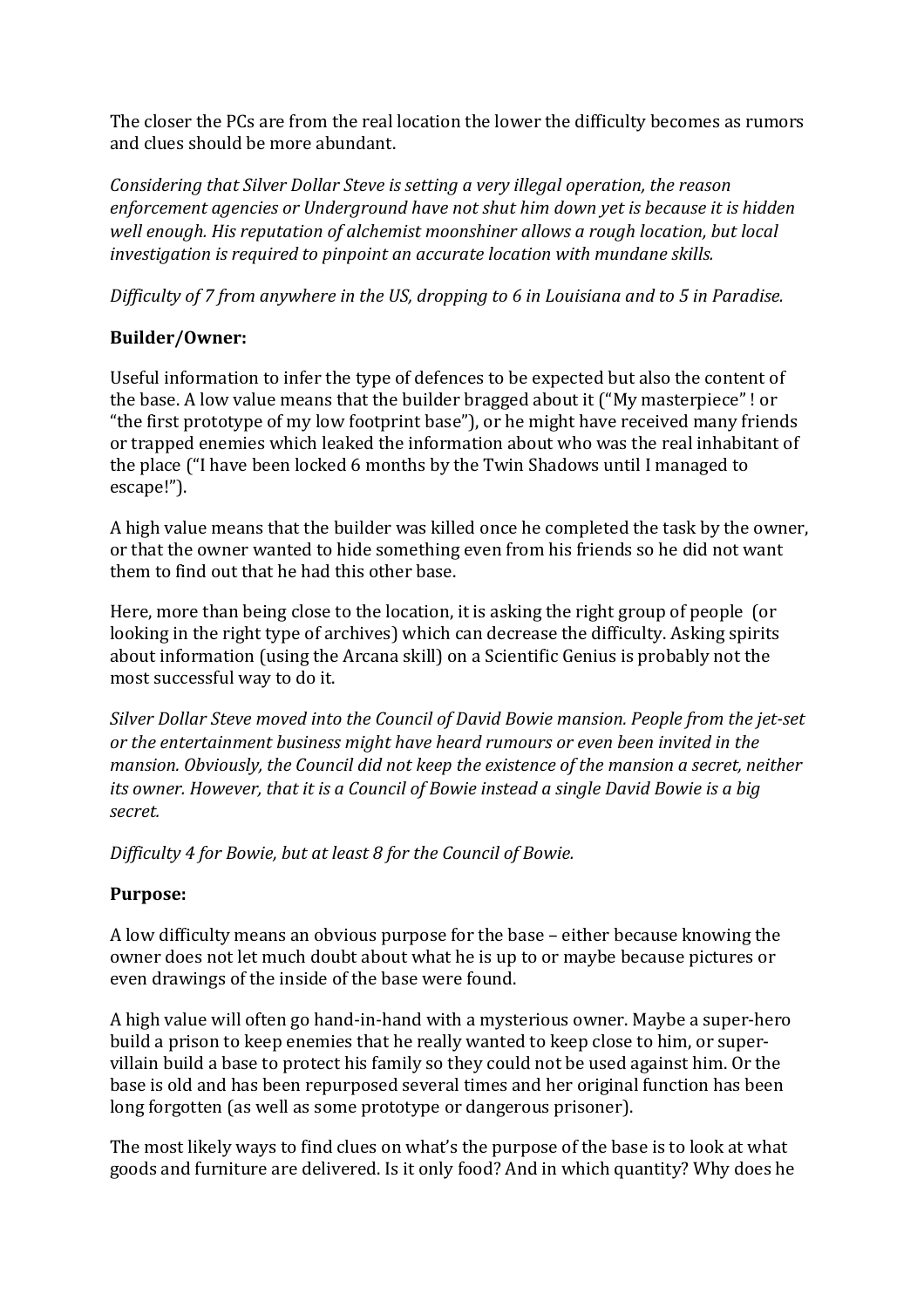need arcadian wild berries? Here using Research or Network in the right fields (arcana, technology, science or even survival) is the most efficient way.

*For anybody knowing Silver Dollar Steve, it is obvious that he is setting a drug factory (difficulty 4). To discover that at the same time, he is experimenting on some hillbillies to have super-powered goons, is already more tricky, he does not leak this info (difficulty 7), he definitely does not want his enemy to know he has an ace up his sleeve. However, to discover that it was previously a base for the construction of Elemental-powered submarine towards the end of the Secession war, it is a piece of knowledge, which is long lost (difficulty 10).*

## **Inhabitants**:

A low difficulty means that based on the current owner or the initial builder, it is easy to guess what kind of servants is protecting the base. Alternatively, the inhabitants are not very discreet and the nearby neighbours have seen strange footprints, floating lights or others clues indicating who or what lives there.

A high difficulty is characteristics of inhabitants having discreet ways of travelling around, following clear order of not stepping out… or taking care of any witnesses, leaving a trail of mysterious disappearance.

*The crew of Silver Dollar Steve is neither bright nor subtle and like booze. However, they are not really known outside the county. Hence as long as PCs are doing "long-distance" research, the difficulty is relatively high (6). However, if they send somebody on site (assuming they have a fair idea of the location) or call in favour from local informants, it will be much easier to find out the real info (difficulty 4). Rumours of giant alligators are also easy to find (3), however PCs might overlooked it since there are rumours of giants alligators frequently in Louisiana.*

*But Mama Bear has been much more discreet about her alliance with Silver Dollar Steve (difficulty 7). And finding out which prisoners are locked into the mansion basement is very difficult since Silver Dollar Steve was careful of abducting only creatures which will not be missed by their peers (difficulty 9).*

#### **Contents**:

Contents is usually the main motivations for Baseraiders to venture in a base and risk their lives.

If the owner and the purpose are known, solid hypothesis can be made on what can be found in the base.

A low difficulty means that the base does not contain any surprise but instead what the PC can logically expect: a scientific genius base will have prototypes, drawings, a sorcerer base dusty scrolls, bound entities, etc.

A downside of a low difficulty contents means that pretty much everybody knows what's inside. Thus those looking for said items might track or even ambush the successful baseraiders if those one are not careful and discreet about their raid. It can also lead to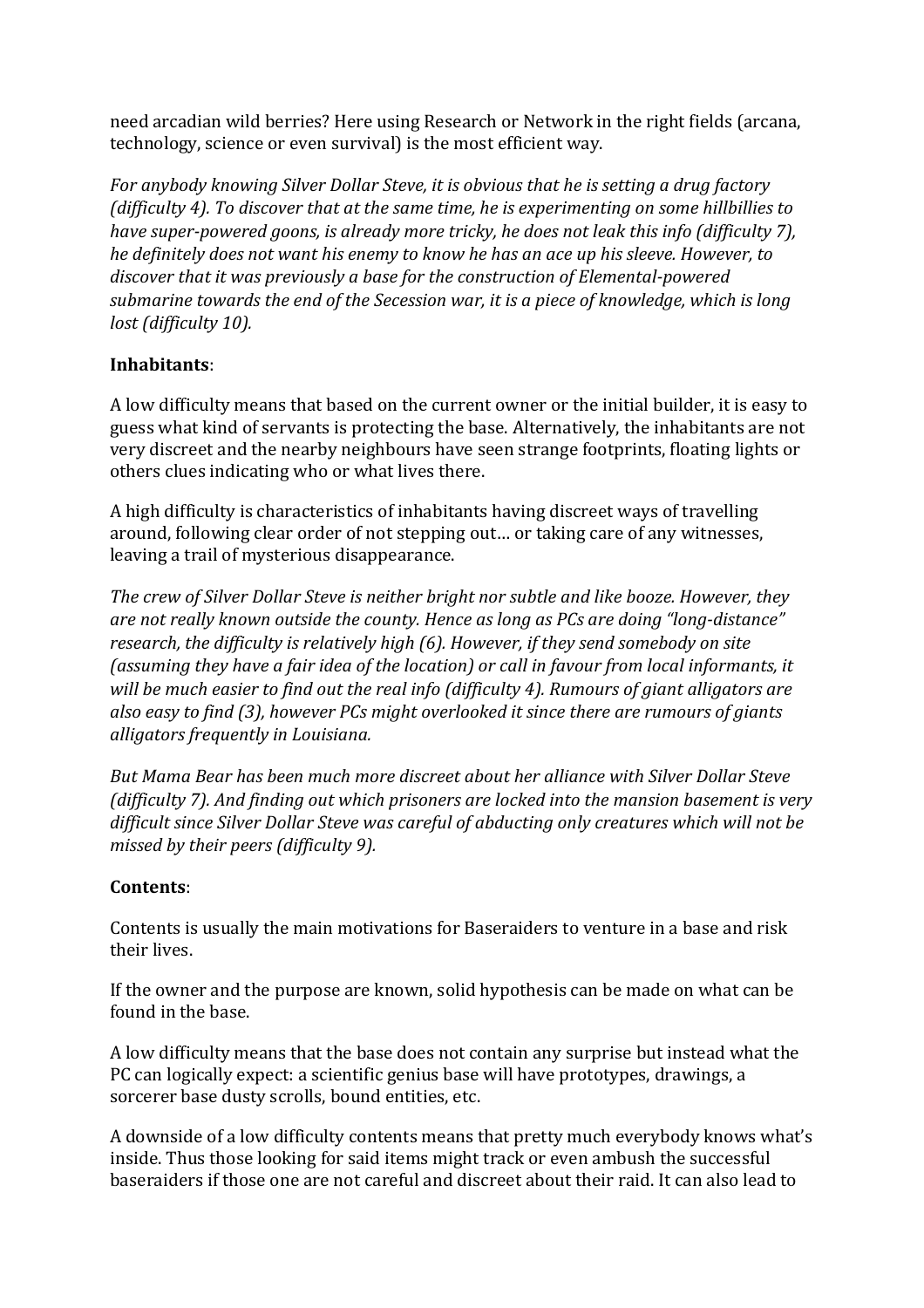interesting business proposal: one sorcerer is looking for the Ring of the City of Brass and knew it was hold in the base just raided by the PC. He might be willing to trade high value item for it, possibly offering opportunity to have a 7 to 10 or maybe even a 10 to 10 loot ratio.

A high difficulty means unexpected items stored, highly unstable components, powerful secret prototypes or dirty secret. There is a risk of disappointment if the content assessment is wrong or the raiders might not be well prepared to handle the loot hidden in the base (very bulky items, unstable components needing special containment units).

*Silver Dollar Steve is known to be an alchemist, so various magical potions, an athanor and some old books can logically been expected to be found (difficulty 4). However the Elemental-powered submarine prototype is completely unlikely (difficulty 9) to be identified.*

### **Defences**:

Overlooking to gather information on this element could be lethal for the baseraiders.

A low difficulty does not mean that the defences are easy to overcome, it just means that it is pretty obvious what is protecting the base. It could mean that some other groups tried their luck and leaked what they found (or their bodies were found and autopsy revealed which weapons were used).

Usually, base owner will never gloat about their defences – it is a bit like handing the key of their base - so low difficulties are less likely to occur than with any other elements.

High difficulty can mean mixed defences systems like a squad of deathbots supported by a few bound natural spirits.

*The mansion had natural defences set by the Council of Bowie, a veil of treachery, leading away people who never went to the mansion with a guide. However, there were so many guests, that it is well-known (difficulty 4). But the secret entrance, the illusions, the haunting spirits can hardly be known by people who have not been their since with most of them were put in place by Silver Dollar Steve and his crew.*

## **History**:

Possibly, the element that base raiders may overlook. After all, if they know who is the current owner and what is happening, why bother with the past? Well, maybe to be aware that it was built on a nexus of leylines creating a natural gate to the Dreamland. Or that it was sealed because an experiment went pear-shaped.

A low difficulty reduces the risk of any surprise. It can be a base built just a few years prior to Ragnarok and which was not repurposed or not much used.

A high difficulty hides a long history. The location could have been used as a sacred place for an old deity's worship, centuries or millennium ago and the ground is still infused by the power of old, bloody rituals.

*The Mansion is known to have housed many parties from Bowie (difficulty 2), some people*